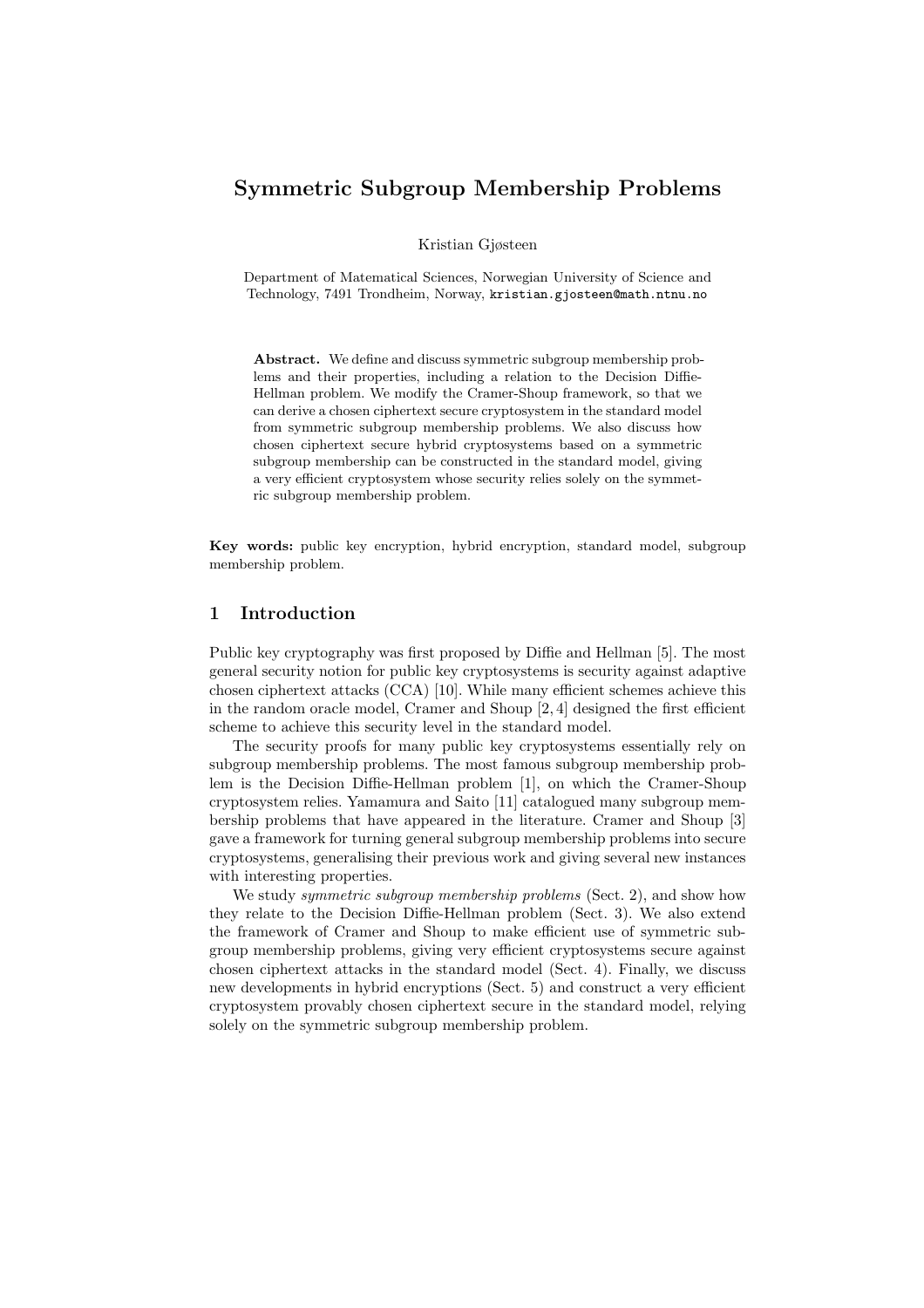#### 1.1 Notation

If S is a non-empty finite set, we denote by  $\mathbb{N}_S$  the set  $\{0, \ldots, |S| - 1\}.$ 

Let X be a distribution on a set S. We denote by  $x \leftarrow X$  the act of sampling x from S according to the distribution X. The notation  $x \leftarrow S$  is used to denote sampling x from S according to the uniform distribution. We denote by  $x \leftarrow s$ the assignment of the value  $s$  to  $x$ .

We use the following notation to describe new distributions. Let  $X_1, \ldots, X_n$ be distributions on sets  $S_1, \ldots, S_n$ , and let  $f : S_1 \times \cdots \times S_n \to S$  be a function. Then by

 $X = \{f(x_1, \ldots, x_n) \mid x_1 \leftarrow X_1, \ldots, x_n \leftarrow X_n\}$ 

we denote the distribution on  $S$  defined by

$$
Pr[x = s | x \leftarrow X] = Pr[f(x_1, ..., x_n) = s | x_1 \leftarrow X_1, ..., x_n \leftarrow X_n].
$$

The distance between two distributions  $X$  and  $Y$  on a set  $S$  is

Dist(X, Y) = 
$$
\frac{1}{2} \sum_{s \in S} |Pr[X = s] - Pr[Y = s]|
$$
.

We say that two distributions X and Y are  $\delta$ -close if  $Dist(X, Y) \leq \delta$ .

## 2 Symmetric Subgroup Membership Problem

A subgroup membership problem consists of a finite abelian group  $G$  along with a proper, non-trivial subgroup  $K$ . The problem is to decide if a group element  $x \in G$  is in K or in  $G \setminus K$ . We denote this subgroup membership problem by  $\mathcal{SM}_{(G,K)}$ , and the advantage of an adversary A is

$$
Adv_A^{\mathcal{SM}_{(G,K)}} = |Pr[A(G, K, x) = 1 | x \leftarrow K] - Pr[A(G, K, x) = 1 | x \leftarrow G \setminus K]|.
$$

Let G be a finite abelian group, and let K and H be subgroups of G such that  $K \cap H = \{1\}$  and  $G = KH$ . Then  $K \times H \simeq G$ , and the isomorphism is simply the group operation:  $(k, h) \mapsto kh$ . If  $gcd(|K|, |H|) = 1$ , then if  $d \equiv |H|^{-1}$ (mod |K|), we get that  $c \mapsto (c^{|H|d}, c^{1-|H|d})$  is the inverse map. So anyone who knows  $|K|$  and  $|H|$  can compute the reverse isomorphism.

The symmetric subgroup membership problem  $\mathcal{SSM}_{(G,K,H)}$  is the subgroup membership problem  $\mathcal{SM}_{(G\times G, K\times H)}$ . It is easy to show that distinguishing  $K\times$  $H$  is equivalent to distinguishing either  $K$  or  $H$  or both, and that considering maximum advantages for algorithms using some fixed amount of resources, we get

$$
\mathrm{Adv}^{\mathcal{SM}_{(G,K)}} - \frac{|K|-1}{|G|-1} \leq \mathrm{Adv}^{\mathcal{SSM}_{(G,K,H)}} \leq \mathrm{Adv}^{\mathcal{SM}_{(G,K)}} + \mathrm{Adv}^{\mathcal{SM}_{(G,H)}}.
$$

We shall assume that there are efficient algorithms available for sampling the subgroups K and H from a distribution that is  $\delta$ -close to the uniform distribution, for some negligible  $\delta \geq 0$ . Typically, these algorithms simply choose a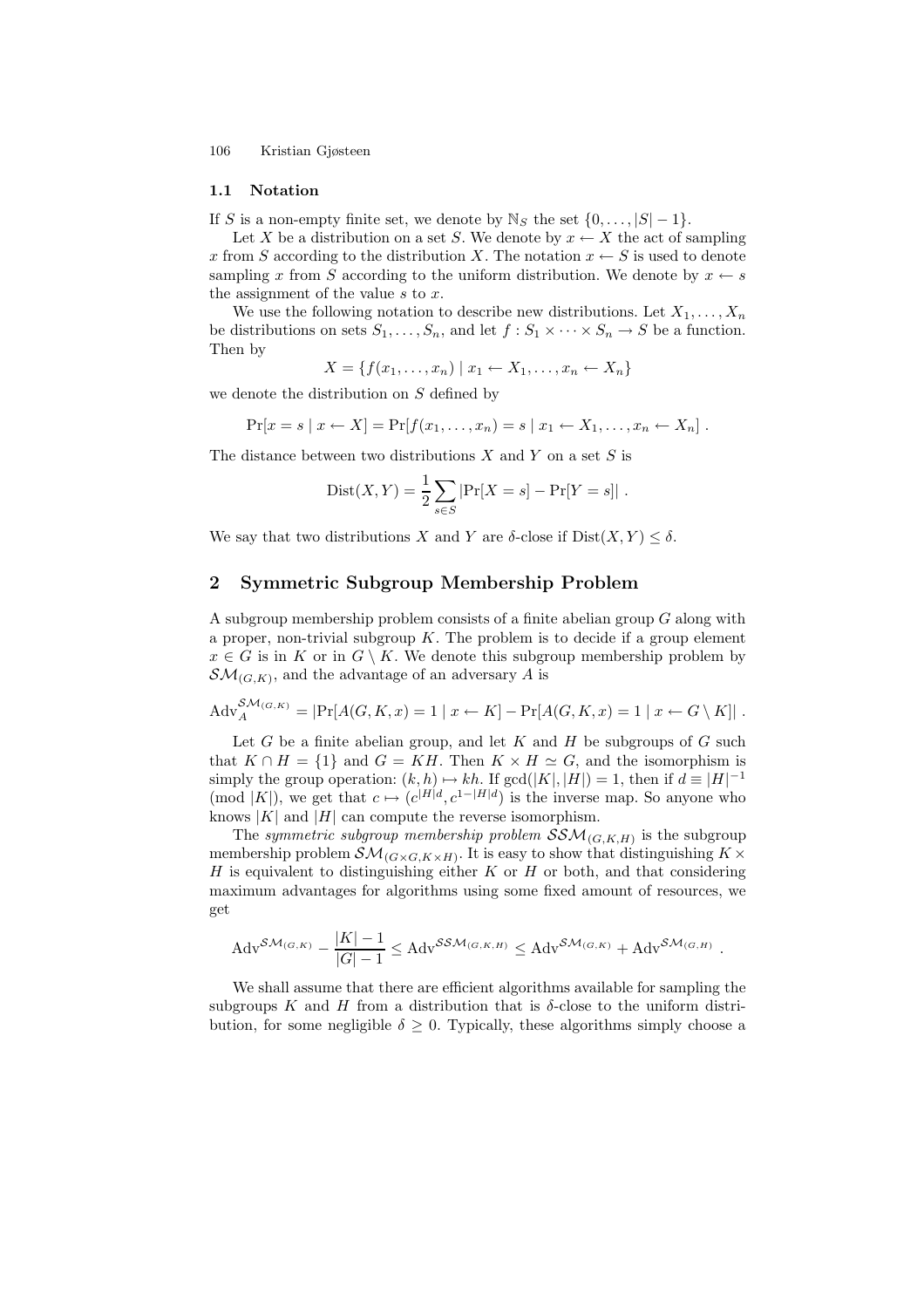random exponent and exponentiate a generator for the subgroup. If  $\delta$  cannot be zero, it is always easy to make  $\delta$  arbitrarily small.

We describe two instances of the symmetric subgroup membership problem.

Let  $n = pq$  be an RSA modulus, and let G be a group of order n. Let K be the subgroup of order p and let H be the subgroup of order q. Then we have a symmetric subgroup membership problem  $\mathcal{SSM}_{(G,K,H)}$ .

If  $p' = 2n + 1$  is prime, the set of quadratic residues in  $GF(p')^*$  is exactly such a group structure, and it seems plausible that it gives a hard symmetric subgroup membership problem. It was discussed in [8] and [9]. We could also consider  $p' = 2sn + 1$  for some small integer s, with little additional complexity.

As an alternative, let a, b, c, d,  $p = 2ab + 1$  and  $q = 2cd + 1$  be primes, let  $n = pq$ , and let G be the subgroup of  $\mathbb{Z}_n^*$  with Jacobi symbol 1. Let K be the subgroup of order  $2ac$  and  $H$  be the subgroup of order bd. It is plausible that the resulting symmetric subgroup membership problem is hard. Note also that ac can be made much smaller than bd.

To see how this group structure can be used, we briefly describe a key encapsulation method (KEM) [4], and show that it is secure against passive attacks if and only if the symmetric subgroup membership problem is hard.

The key generation algorithm simply selects a suitable symmetric subgroup membership problem  $\mathcal{SSM}_{(G,K,H)}$ , and outputs a public key  $(G, K, H)$ . The private key is  $(G, |K|, |H|)$ .

To sample a symmetric key and encipher it,  $(x, y) \in G \times G$  is sampled (almost) uniformly at random from  $K \times H$ , using the sampling algorithms for  $\mathcal{SSM}_{(G,K,H)}$ . The key is  $(x, y)$  and the ciphertext is the product xy.

To decipher  $c \in G$ , the knowledge of |K| and |H| is used to compute  $(x, y) \in$  $K \times H$  such that  $c = xy$ , as described above.

It is clear that distinguishing the decryption  $(x, y)$  of a ciphertext c from a random pair  $(x', y') \in G \times G$  such that  $x'y' = c$  is equivalent to deciding the symmetric subgroup membership  $\mathcal{SSM}_{(G,K,H)}$ .

To discuss the efficiency of the above KEM, we shall compare it with three other schemes. The first is the cryptosystem proposed in [9] (NBD), the second is Diffie-Hellman in  $G$  (DH/G), and the third is Diffie-Hellman in the subgroup  $K$  (DH/ $K$ ).

It was shown in [9] that NBD is secure if the symmetric subgroup membership problem is hard. Sect. 3 will show that Diffie-Hellman in  $G$  is not less secure than the above KEM. Sect. 4 will show that Diffie-Hellman in  $K$  can be turned into a cryptosystem with messages in  $G$  that is secure if the symmetric subgroup membership problem is hard.

 $DH/G$  requires two exponentiations in G to encrypt, and one to decrypt.  $DH/K$  requires two exponentiations in K to encrypt, and one to decrypt. NBD requires one exponentiation in  $K$  and one in  $H$  to encrypt, and approximately 1.3 exponentiations in G to decrypt. Our KEM requires essentially one exponentiation in  $K$  and one in  $H$ , both to encrypt and decrypt.

As we can see, Diffie-Hellman in  $K$  is the best option, especially if exponentiations in  $K$  can be made cheaper than exponentiations in  $H$ .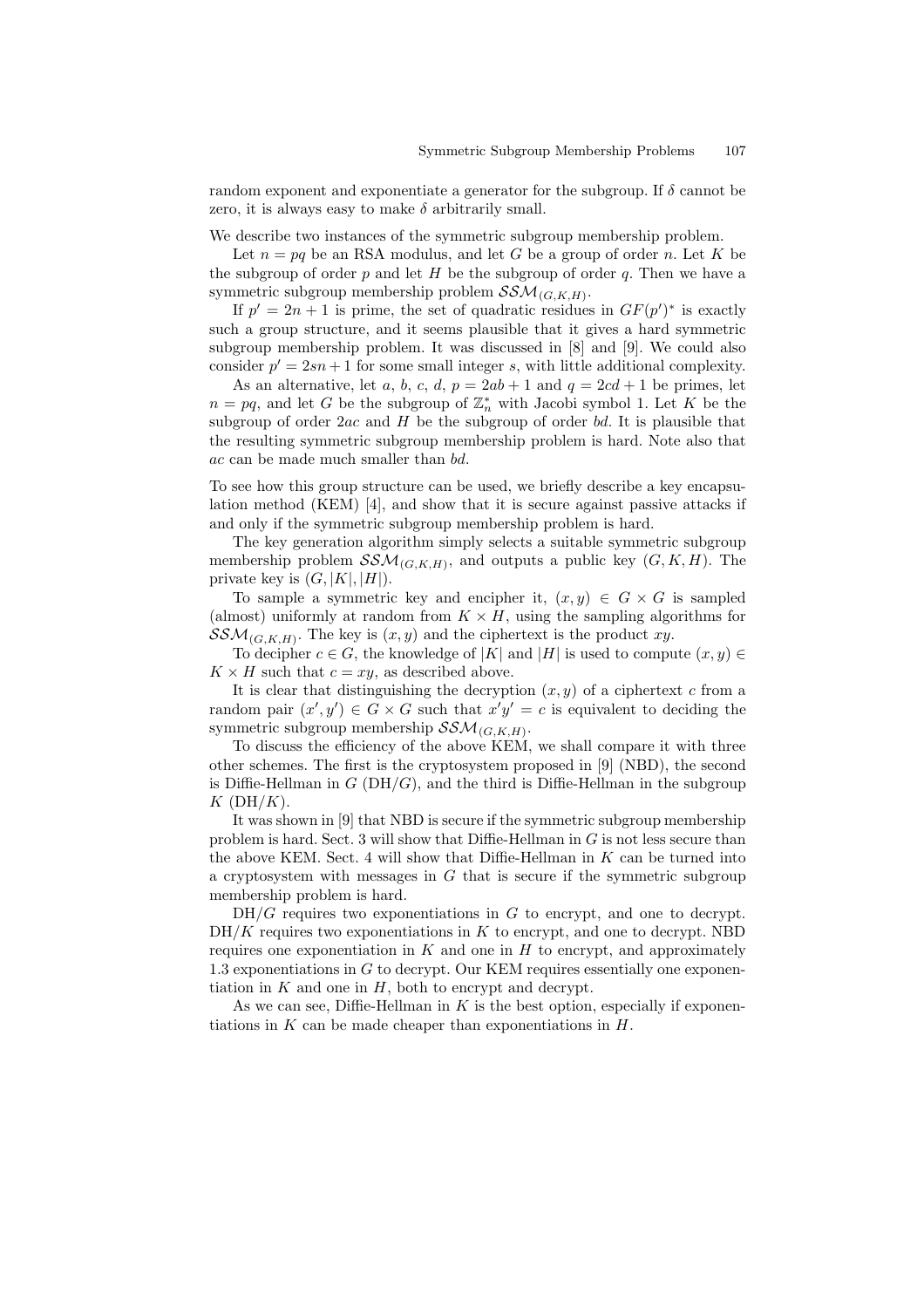# 3 The Decision Diffie-Hellman problem

We keep the notation introduced in Sect. 2. Let  $x$  be a generator for  $G$ . The Decision Diffie-Hellman (DDH) problem is to distinguish the two distributions  $\{(x, x^u, x^v, x^{uv}) \mid u, v \leftarrow \mathbb{N}_G\}$  and  $\{(x, x^u, x^v, x^w) \mid u, v, w \leftarrow \mathbb{N}_G\}$ . Some definitions require  $w \neq uv \pmod{|G|}$ , but the difference is negligible. The advantage of an algorithm A taking four group elements as input and answering 0 or 1 against DDH is defined to be

$$
Adv_A^{\mathcal{D}\mathcal{D}\mathcal{H}_G} = \frac{1}{2} \left| \Pr[A(x, x^u, x^v, x^{uv}) \mid u, v \leftarrow \mathbb{N}_G \right] - \right.
$$
  

$$
Pr[A(x, x^u, x^v, x^w) \mid u, v, w \leftarrow \mathbb{N}_G \right] \right|.
$$

We shall need the following result later on, so we state it as a separate lemma.

**Lemma 1.** Let  $G$  be a finite cyclic group, and let  $K$  and  $H$  be non-trivial subgroup of G such that  $K \cap H = \{1\}$  and  $G = KH$ . Let g be a generator for K. Consider the two distributions given by  $U = \{(g^u, y, y^u) \mid u \leftarrow \mathbb{N}_G, y \leftarrow G \setminus K\}$ and  $V = \{(g^u, y, y^u z \mid u \leftarrow \mathbb{N}_G, y \leftarrow G \setminus K, z \leftarrow H\}$ . Then

$$
\text{Dist}(U, V) \le \frac{|H| - \phi(|H|)}{|H|}
$$

.

,

*Proof.* Let  $u_1 = u \mod |K|$  and  $u_2 = u \mod |H|$ , and let  $y = y_1y_2$  with  $y_1 \in K$ ,  $y_2 \in H$ . It is easy to see that

$$
U = \{(g^{u_1}, y_1^{u_1} y_2^{u_2}) \mid u_1 \leftarrow \mathbb{N}_K, u_2 \leftarrow \mathbb{N}_H, y_1 \leftarrow K, y_2 \leftarrow H \setminus \{1\}\}
$$

and

$$
V = \{(g^{u_1}, y_1^{u_1} y_2^{u_2} z) \mid u_1 \leftarrow \mathbb{N}_K, u_2 \leftarrow \mathbb{N}_H, y_1 \leftarrow K, y_2 \leftarrow H \setminus \{1\}, z \leftarrow H\}.
$$

With  $U' = \{y_2^{u_2} \mid u_2 \leftarrow \mathbb{N}_H, y_2 \leftarrow H \setminus \{1\}\}\$ and  $V' = \{y_2^{u_2}z \mid u_2 \leftarrow \mathbb{N}_H, y_2 \leftarrow \{1\}\}\$  $H \setminus \{1\}, z \leftarrow H\}$ , it is clear that

$$
Dist(U, V) = Dist(U', V')
$$

and that  $V'$  is exactly the uniform distribution on H. If  $y_2$  is a generator, then  $U'$  is also uniformly distributed on  $H$ . It follows that

$$
\text{Dist}(U',V') \le \frac{|H| - \phi(|H|)}{|H|}
$$

which concludes the proof.  $\Box$ 

**Theorem 1.** Let  $SSM_{(G,K,H)}$  be a symmetric subgroup membership problem such that G is cyclic, and suppose that the sampling algorithms for K and H are  $\delta$ -close to uniform. Let A be an algorithm that decides the Decision Diffie-Hellman problem in G. Then for any  $\delta' > 0$  there are algorithms  $A_1$ ,  $A_2$  and  $A_3$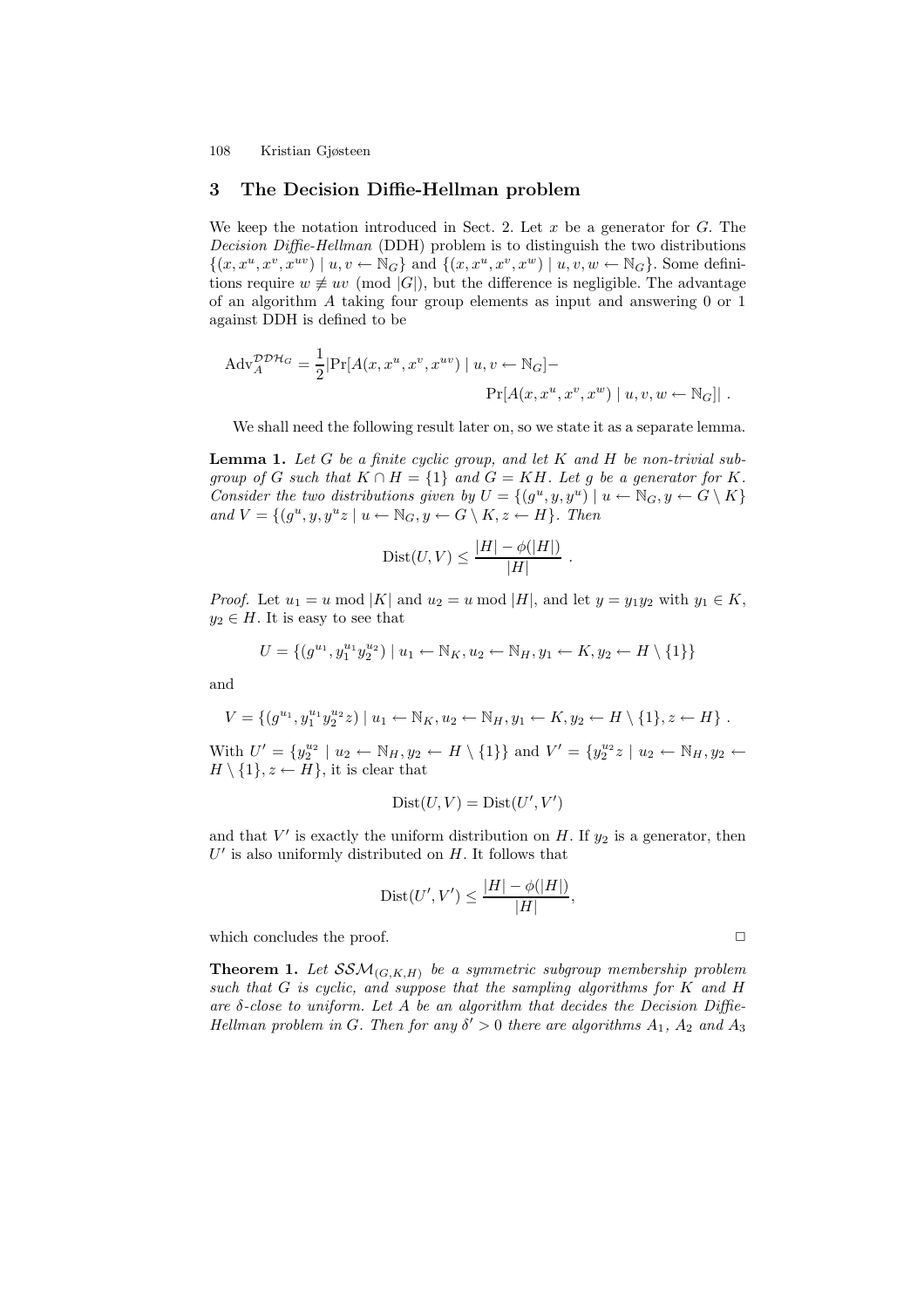that use A once as an oracle and otherwise do  $O(\log 1/\delta')$  exponentiations in G, such that

$$
\begin{aligned}\n\text{Adv}_{A}^{\mathcal{D}\mathcal{D}\mathcal{H}_{G}} &\leq \text{Adv}_{A_{1}}^{S\mathcal{M}_{(G,K)}} + \text{Adv}_{A_{2}}^{S\mathcal{M}_{(G,K)}} + \text{Adv}_{A_{3}}^{S\mathcal{M}_{(G,H)}} + \\
&\frac{|G| - \phi(|G|)}{|G| - |K|} + \frac{|K| - \phi(|K|)}{|K|} + \frac{|H| - \phi(|H|)}{|H|} + \frac{|G| - \phi(|G|)}{|G| - |H|} + \\
&\frac{7\delta' + 4\delta}{\text{Var}}.\n\end{aligned}
$$

Proof. We shall need the following three experiments.

Experiment 1. Input: A,  $G, x \in G$ 1.  $u, v, w \leftarrow \mathbb{N}_G$ . 2.  $y \leftarrow x^v$ . 3.  $b \leftarrow \{0, 1\}.$ 4. If  $b = 1$ , then  $z \leftarrow y^u$ , otherwise  $z \leftarrow x^w$ . 5.  $b' \leftarrow A(x, x^u, y, z)$ . 6. If  $b = b'$ , output 1, otherwise output 0. Output: 0 or 1. Experiment 2. Input: A,  $G, y \in G$ 1.  $u, v \leftarrow \mathbb{N}_G$ . 2.  $x \leftarrow K$ . 3.  $b \leftarrow \{0,1\}.$ 4. If  $b = 1$ , then  $z \leftarrow y^u$ , otherwise  $z \leftarrow y^w$ . 5.  $b' \leftarrow A(x, x^u, y, z)$ . 6. If  $b = b'$ , output 1, otherwise output 0. Output: 0 or 1. Experiment 3. Input: A,  $G, h \in G$ 1.  $u, v \leftarrow \mathbb{N}_G$ . 2.  $x \leftarrow K$ ,  $y \leftarrow G \setminus K$ . 3.  $b \leftarrow \{0,1\}.$ 4. If  $b = 1$ , then  $z \leftarrow y^u h$ , otherwise  $z \leftarrow y^w$ . 5.  $b' \leftarrow A(x, x^u, y, z)$ . 6. If  $b = b'$ , output 1, otherwise output 0. Output: 0 or 1.

In each experiment, Step 1 and 2 requires sampling certain elements from certain uniform distributions. It may be impossible to implement these steps, but we can implement approximations.

For Step 1, we note that the numbers sampled are used as exponents. Therefore, we can sample uniformly from a larger set to get an element distribution close to uniform. The cost is exponentiating to the larger exponent, but it is easy to show that for any  $\delta' > 0$ ,  $O(1/\log \delta')$  extra work suffices for a  $\delta'$ -close to uniform distribution.

For Step 2, we simply use the algorithms provided by the subgroup membership problem, which are  $\delta$ -close to uniform.

Consider first Experiment 1. If the input  $x$  is a generator for  $G$ , then this experiment measures the advantage of  $A$  against DDH. Let  $T_1$  denote the event that the experiment outputs 1 when the input x is sampled from  $G\setminus K$ . An easy computation shows that

$$
Adv_A^{\mathcal{DDH}_G} \leq |\Pr[T_1] - 1/2| + \frac{|G| - \phi(|G|)}{|G| - |K|} \ . \tag{1}
$$

Let  $T_1'$  denote the event that the Experiment 1 outputs 1 when the input x is sampled from  $K$ . By the comments above, we can use Experiment 1 to construct a distinguisher  $A_1$  for  $K$ , and

$$
|\Pr[T_1] - \Pr[T'_1]| \leq \text{Adv}_{A_1}^{\mathcal{SM}_{(G,K)}} + 3\delta' \ .
$$
 (2)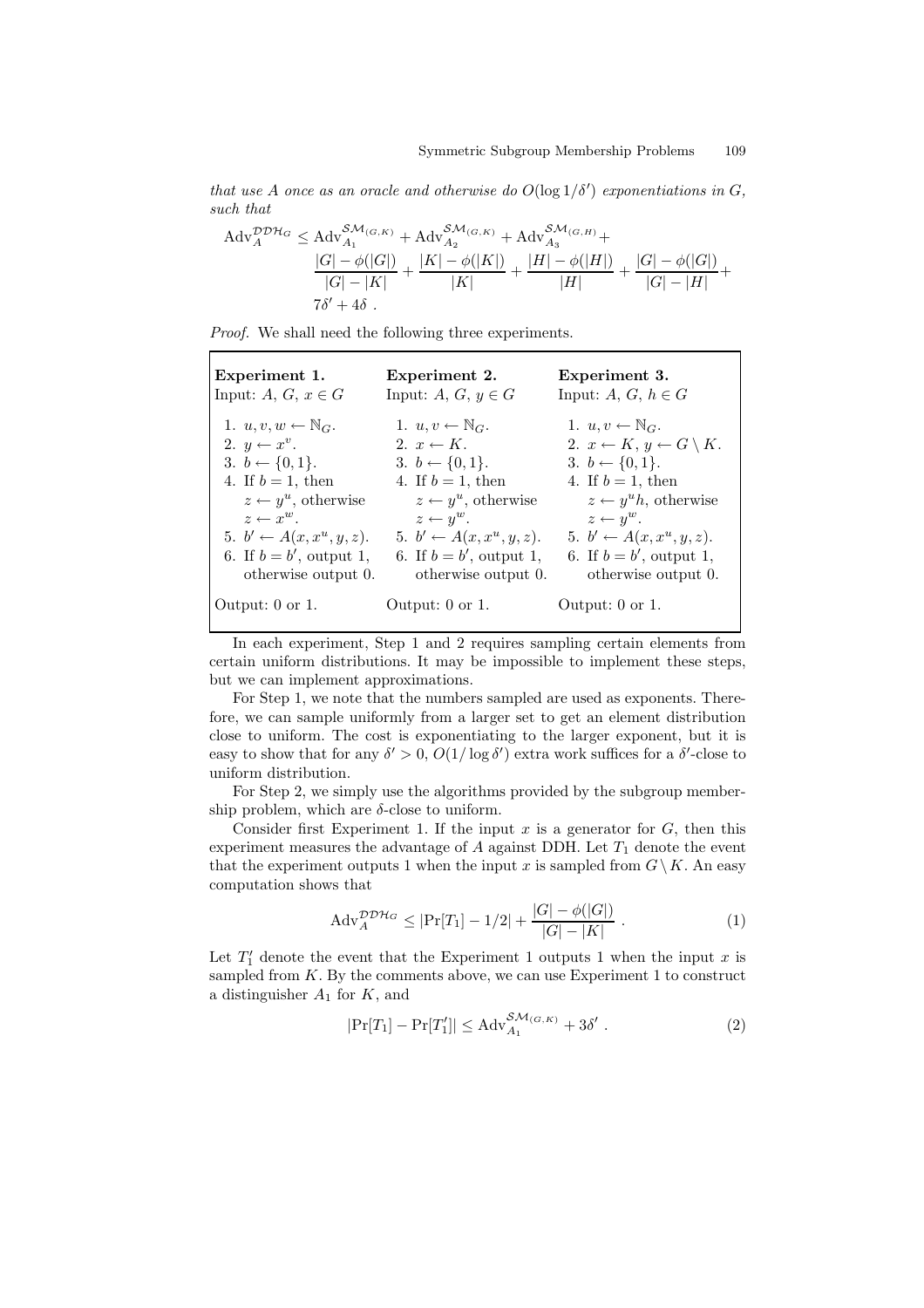Next, we consider Experiment 2. Let  $T_2'$  be the event that Experiment 2 outputs 1 when the input  $y$  is sampled from  $K$ . Suppose the input  $x$  to Experiment 1 and  $y$  to Experiment 2 are sampled uniformly from  $K$ . In either case, if the  $x$ sampled generates  $K$ , the two experiments proceed identically. In other words,

$$
|\Pr[T_1'] - \Pr[T_2']| \le \frac{|K| - \phi(|K|)}{|K|} \ . \tag{3}
$$

Let  $T_2$  be the event that Experiment 2 outputs 1 when the input y is sampled from  $G \setminus K$ . As above, we can use Experiment 2 to construct a distinguisher  $A_2$ for  $K$ , and

$$
|\Pr[T_2] - \Pr[T_2']| \le \text{Adv}_{A_2}^{\mathcal{SM}_{(G,K)}} + 2\delta' + \delta.
$$
 (4)

Then we consider Experiment 3. Let  $T_3$  be the event that the experiment outputs 1 when the input h is sampled from  $H$ . When the input y to Experiment 2 is sampled from  $G \setminus K$  and the input h to Experiment 3 is sampled from H, Lemma 1 shows that

$$
|\Pr[T_2] - \Pr[T'_3]| \le \frac{|H| - \phi(|H|)}{|H|} \ . \tag{5}
$$

Let  $T_3$  be the event that the experiment outputs 1 when the input h is sampled from  $G \setminus H$ . As above, we can use Experiment 3 to construct a distinguisher  $A_3$ for  $H$ , and

$$
|\Pr[T_3] - \Pr[T'_3]| \le \text{Adv}_{A_3}^{\mathcal{SM}_{(G,H)}} + 2\delta' + 3\delta.
$$
 (6)

To conclude, we need only observe that in Experiment 3, when the input  $h$ is sampled from  $G \setminus H$  and y is a generator, the distribution of z is independent of b, and therefore

$$
|\Pr[T_3] - 1/2| \le \frac{|G| - \phi(|G|)}{|G| - |H|} \ . \tag{7}
$$

Combining equations  $(1)$ – $(7)$  proves the theorem.

# 4 Chosen ciphertext security

### 4.1 Hash proof systems

We give a brief presentation of hash proof systems. It is only superficially different from [3], so we refer the reader there for further details.

Let  $G$  be a set, and let  $K$  be a subset of  $G$ . We say that  $W$  is a witness set for K if there is an easily computable bijection  $\rho: W \to K$ . This bijection allows one to prove that an element  $x \in G$  really is in K by presenting an element  $w \in W$  such that  $\rho(w) = x$ . This obviously assumes that it is easy to recognise elements of W.

For two sets S, S', denote by  $\text{Map}(S, S')$  the set of maps from S to S'. Let  $L$  be a group. We are interested in looking at maps from  $G$  to  $L$ . There is a natural map  $\text{Map}(G, L) \to \text{Map}(K, L)$  given by restriction. From  $\rho$  we get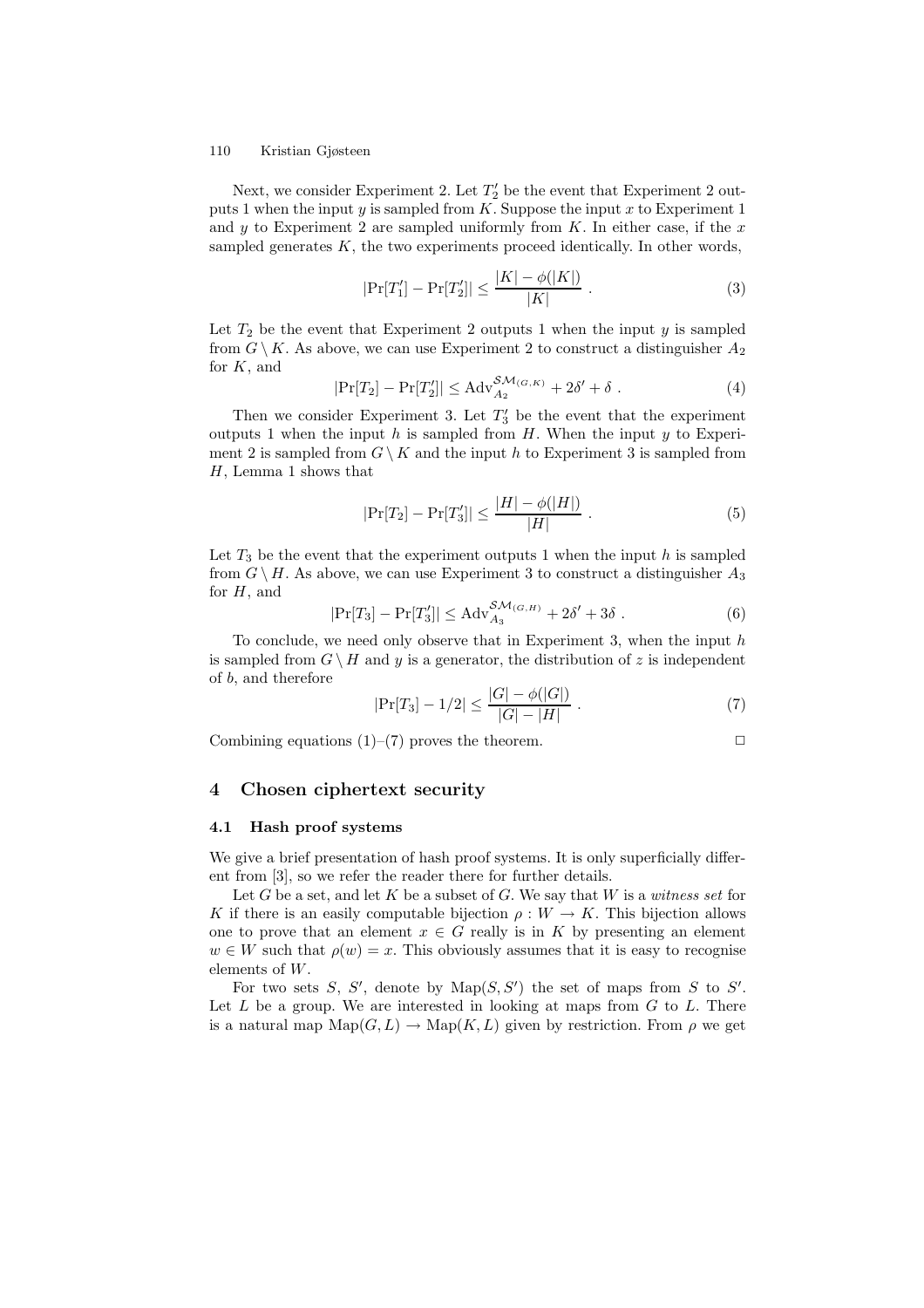a bijection  $\rho^*$ : Map $(K, L) \to \text{Map}(W, L)$ . We also denote the natural map  $\text{Map}(G, L) \to \text{Map}(W, L)$  by  $\rho^*$ .

A projective hash family is a tuple  $(G, K, L, W, \rho, M)$ , where G is a set, K is a subset of G, L is a group, W is a witness set for K with isomorphism  $\rho$ , M is a subset of Map( $G, L$ ), and for any  $f \in M$ , the image of K under f is a subgroup of L. We also suppose that L has a subgroup L', such that  $L' \cap f(K) = \{1\}$  and  $L = L'f(K)$ . This gives us a subgroup membership problem  $\mathcal{SM}_{(L,L')}$ . (This corresponds to the definition sketched in Section 8.2.4 of [3].)

Let  $(G, K, L, W, \rho, M)$  be a projective hash family. The projective hash family is  $\epsilon$ -universal if for any  $f' \in \rho^*(M)$ ,  $x \in G \setminus K$  and  $y \in L$ , we have that

$$
\Pr[f(x) = y \wedge \rho^*(f) = f'|f \leftarrow M] \le \epsilon \Pr[\rho^*(f) = f'|f \leftarrow M].
$$

The projective hash family is  $\epsilon$ -universal-2 if for any  $f' \in \rho^*(M)$ ,  $x_0 \in G \setminus K$ ,  $x \in G \setminus (K \cup \{x_0\})$  and  $y, y_0 \in L$ , we have that

$$
\Pr[f(x) = y \land f(x_0) = y_0 \land \rho^*(f) = f'|f \leftarrow M] \le \epsilon \Pr[f(x_0) = y_0 \land \rho^*(f) = f'|f \leftarrow M].
$$

It is clear that  $\epsilon$ -universal follows from  $\epsilon$ -universal-2.

Let  $(G, K, L, W, \rho, M)$  be a projective hash family. Define the two distributions

$$
U = \{(x, \rho^*(f), f(x)) \mid x \leftarrow G \setminus K, f \leftarrow M\},
$$
  
\n
$$
V = \{(x, \rho^*(f), f(x)y) \mid x \leftarrow G \setminus K, f \leftarrow M, y \leftarrow L'\}.
$$

We say that the projective hash family is  $\epsilon$ -smooth if

$$
Dist(U, V) \leq \epsilon.
$$

A hash proof system  $\Pi$  for a subgroup membership problem  $\mathcal{SM}_{(G,K)}$  is a projective hash family  $(G, K, L, W, \rho, M)$ , along with efficient algorithms for sampling W and M  $\delta'$ -close to uniform, and for evaluating the hash functions on points in  $G$  and  $W$ .

An extended hash proof system  $\hat{\Pi}$  for  $\mathcal{SM}_{(G,K)}$  is a projective hash family  $(G \times S, K \times S, \hat{L}, W, \hat{\rho}, \hat{M})$ , where S is some set depending on G, along with efficient algorithms for sampling W and  $\hat{M}$   $\delta'$ -close to uniform, and for evaluating the hash functions on points in  $G \times S$  and  $W \times S$ .

A (extended) hash proof system  $\Pi(\hat{\Pi})$  is  $\epsilon$ -smooth ( $\epsilon$ -universal-2) if the projective hash family is  $\epsilon$ -smooth ( $\epsilon$ -universal-2).

Let  $SSM_{(G,K,H)}$  be a symmetric subgroup membership problem such that G is cyclic, and suppose that a generator  $g$  is available for  $K$ . We shall describe a hash proof system  $\Pi$  and an extended hash proof system  $\hat{\Pi}$  for  $\mathcal{SSM}_{(G,K,H)}$ . The group L will be  $G$ , and  $L' = H$ .

Let  $W = \mathbb{Z}_{|K|}$  and  $\rho([w]) = g^w$ . Let  $L = G$  and let  $L' = H$ . Since G is cyclic, the homomorphism group  $\text{Hom}(G, G)$  is isomorphic to  $\mathbb{Z}_{|G|}$ , and we let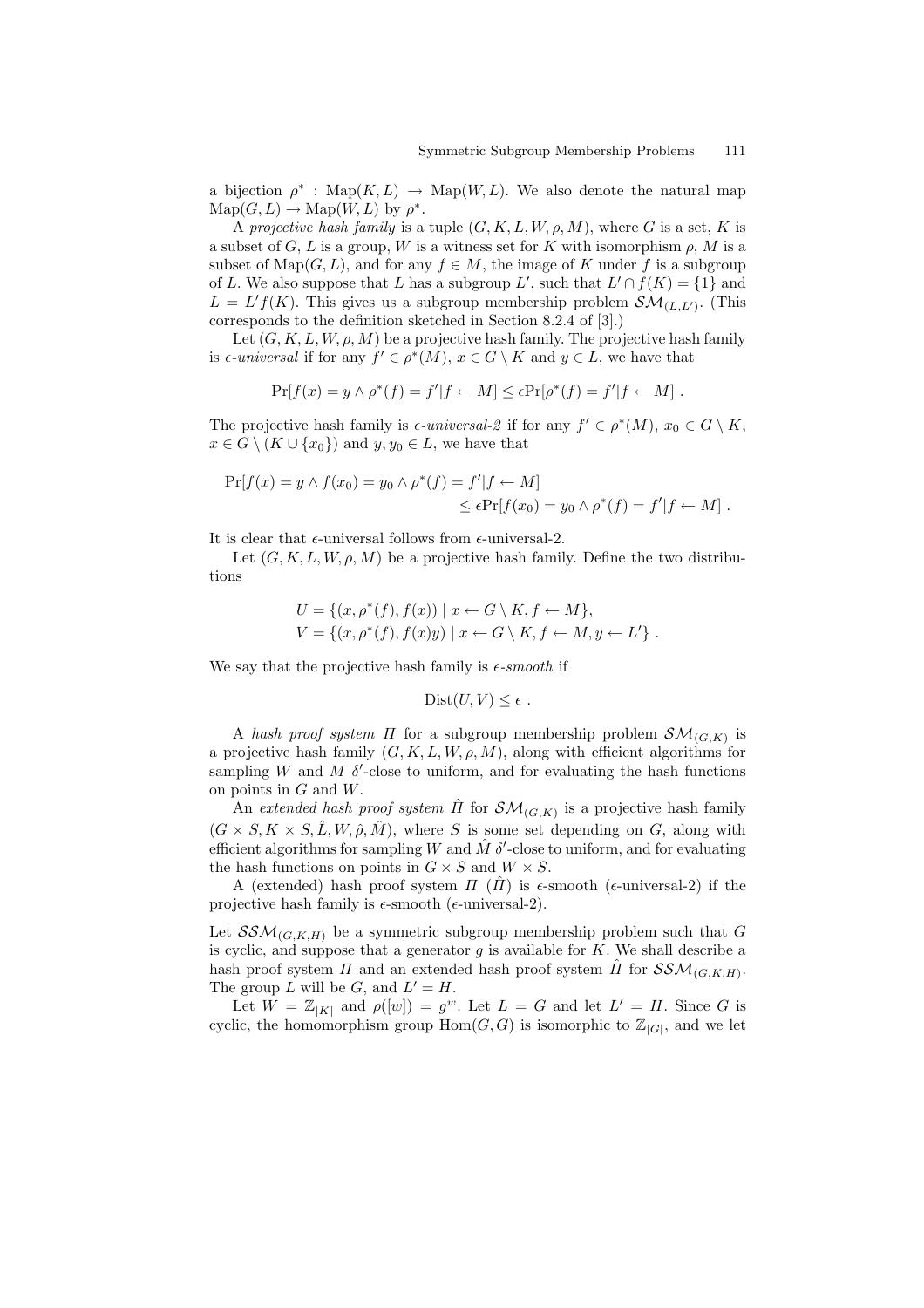$M = \text{Hom}(G, G)$ . For any  $f \in M$ , a useful description of the function  $\rho^*(f)$ is the group element  $f(g)$ , since for any  $[w] \in W$ ,  $f(g^w) = f(g)^w$ . The projective hash family is  $(G, K, G, \mathbb{Z}_{|K|}, \rho, \text{Hom}(G, G))$ , with the obvious sampling and evaluation algorithms.

By Lemma 1, this hash proof system is  $\epsilon$ -smooth, for  $\epsilon = 1 - \phi(|H|)/|H|$ .

The extended hash proof system  $\Pi$  is slightly more complicated. Let  $\ell$  be the smallest prime dividing  $|H|$ . We shall suppose that for some sufficiently large  $l$ , a 1-1 function  $h: G \times G \to \{0, \ldots, \ell - 1\}^l$  is available. Then  $\hat{M}$  is the set of functions of the form

$$
\hat{f}(x, e) = f_0(x) \prod_{i=1}^{l} f_i(x)^{\gamma_i},
$$

where  $h(x, e) = (\gamma_1, \ldots, \gamma_l)$ , and  $f_i \in \text{Hom}(G, G)$ .

The witness set for  $K \times G$  is  $\mathbb{Z}_{|K|} \times G$ , and the map  $\hat{\rho}$  is given by  $\hat{\rho}([w], e) =$  $(g^w, e)$ , where g is a generator for K. It is clear that

$$
\hat{\rho}^*(\hat{f})([w], e) = f_0(g)^w \prod_{i=1}^l f_i(g)^{w\gamma_i},
$$

where  $h(g^w, e) = (\gamma_1, \dots, \gamma_l)$ . So a useful description of the function  $\hat{\rho}^*(\hat{f})$  is the tuple  $(s_0, s_1, \ldots, s_l) = (f_0(g), f_1(g), \ldots, f_l(g)).$ 

By Theorem 3 of [3], the extended hash proof system  $\hat{\Pi}$  described above is  $1/\ell$ -universal-2. Just as in [4], it is possible to replace the 1-1 function h with a collision resistant hash function, to get a computationally secure construction with  $l = 1$ .

#### 4.2 The cryptosystem

The standard goal for a public key cryptosystem is indistinguishability of ciphertexts against a adaptive chosen ciphertext adversary. We consider adversaries A consisting of a pair of algorithms  $(A_1, A_2)$ , where  $A_1$  receives the public key and outputs a pair of messages  $(m_0, m_1)$ .  $A_2$  then receives an encryption of one of the messages and must decide which one. Both  $A_1$  and  $A_2$  are allowed to have arbitrary ciphertexts decrypted (the challenge ciphertext excepted, obviously). If T is the event that A decides correctly, we say that A wins the game, and its advantage is defined to be

$$
Adv_A^{CCA} = |Pr[T] - 1/2|.
$$

Suppose we have a subgroup membership problem  $\mathcal{SM}_{(G,K)}$ , a hash proof system  $\Pi$  for  $\mathcal{SM}_{(G,K)}$ , and an extended hash proof system  $\hat{\Pi}$  for  $\mathcal{SM}_{(G,K)}$ such that the projective hash families are  $(G, K, L, W, \rho, M)$  and  $(G \times L, K \times$  $L, L, W, \hat{\rho}, M$ , respectively.

We derive the cryptosystem  $CS'$  described in Fig. 1 from the two hash proof systems. Note that  $M$ ,  $\tilde{M}$  and  $W$  are sampled using the algorithms from the hash proof systems.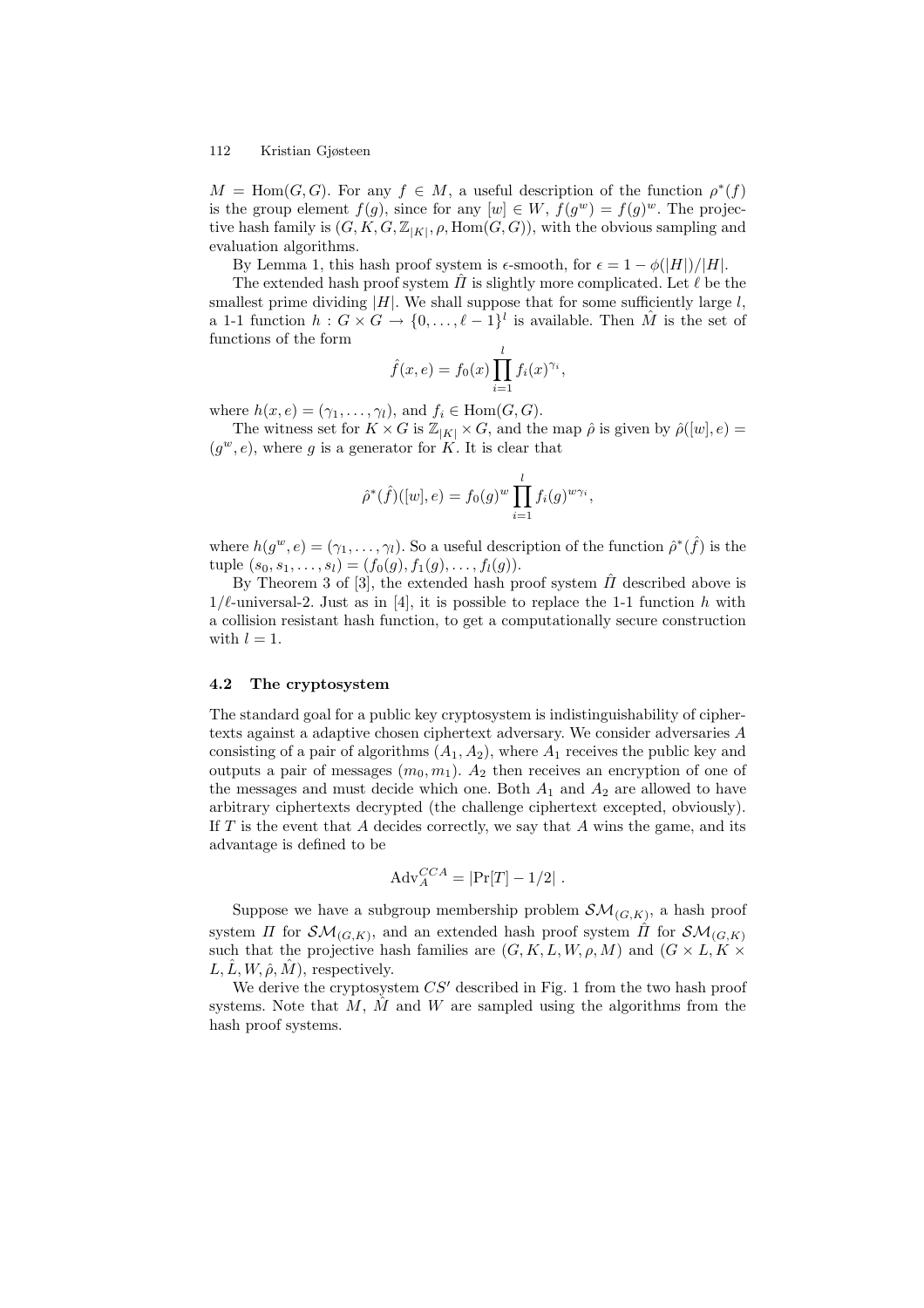| Key generation.                                                                                                                                                                                                        | Encryption.                                                                                                                                                                                          | Decryption.                                                                                                                                                                                                    |
|------------------------------------------------------------------------------------------------------------------------------------------------------------------------------------------------------------------------|------------------------------------------------------------------------------------------------------------------------------------------------------------------------------------------------------|----------------------------------------------------------------------------------------------------------------------------------------------------------------------------------------------------------------|
| Input: $\mathcal{SM}_{(G,K)}$ , $\Pi$ , $\Pi$ .                                                                                                                                                                        | Input: $pk, m \in L$ .                                                                                                                                                                               | Input: sk, $(x, e, \hat{y})$ .                                                                                                                                                                                 |
| 1. $f \leftarrow M$ , $\hat{f} \leftarrow \hat{M}$ .<br>2. $sk \leftarrow (G, L, \hat{L}, f, \hat{f}).$<br>3. $pk \leftarrow (G, W, L, \hat{L}, \rho,$<br>$\rho^*(f), \hat{\rho}^*(\hat{f})).$<br>Output: $(pk, sk)$ . | 1. $w \leftarrow W$ .<br>2. $x \leftarrow \rho(w)$ .<br>3. $y \leftarrow \rho^*(f)(w)$ .<br>4. $e \leftarrow ym$ .<br>5. $\hat{y} \leftarrow \rho^*(\hat{f})(w, e)$ .<br>Output: $(x, e, \hat{y})$ . | 1. $\hat{y}' \leftarrow \hat{f}(x, e)$ .<br>2. If $\hat{y}' \neq \hat{y}$ , output $\perp$ .<br>3. $y \leftarrow f(x)$ .<br>4. $m \leftarrow ey^{-1}$ .<br>5. Output $m$ .<br>Output: A message m or $\perp$ . |



Key generation. Input:  $\mathcal{SSM}_{(G,K,H)}$ ,  $g \in K$ . 1.  $(k, k_0, k_1, \ldots, k_l) \leftarrow \{0, \ldots, |G| - 1\}^{l+2}.$ 2.  $(s, s_0, s_1, \ldots, s_l) \leftarrow (g^k, g^{k_0}, g^{k_1}, \ldots, g^{k_l}).$ 3.  $pk \leftarrow (G, g, s, s_0, s_1, \ldots, s_l, h).$ 4.  $sk \leftarrow (G, k, k_0, k_1, \ldots, k_l, h).$ Output: (pk, sk). Encryption. Input:  $pk, m \in G$ . 1.  $w \leftarrow \{0, \ldots, |K| - 1\}.$ 2.  $x \leftarrow g^w$ . 3.  $y \leftarrow s^w$ . 4.  $e \leftarrow ym$ . 5.  $(\gamma_1, \ldots, \gamma_l) \leftarrow h(x, e)$ . 6.  $\hat{y} \leftarrow s_0^w \prod_{i=1}^l s_i^{w\gamma_i}$ . Output:  $(x, e, \hat{y}) \in G \times G \times G$ . Decryption. Input: sk,  $(x, e, \hat{y}) \in G \times G \times G$ . 1.  $(\gamma_1, \ldots, \gamma_l) \leftarrow h(x, e)$ . 2.  $\hat{y}' \leftarrow x^{k_0} \prod_{i=1}^l x^{k_i \gamma_i}$ . 3. If  $\hat{y} \neq \hat{y}'$ , then output  $\perp$ . 4.  $y \leftarrow x^k$ . 5.  $m \leftarrow ey^{-1}$ . Output: A message  $m \in G$  or  $\perp$ .

Fig. 2. The cryptosystem  $CS'$  instantiated with a symmetric subgroup membership problem  $SSM_{(G,K,H)}$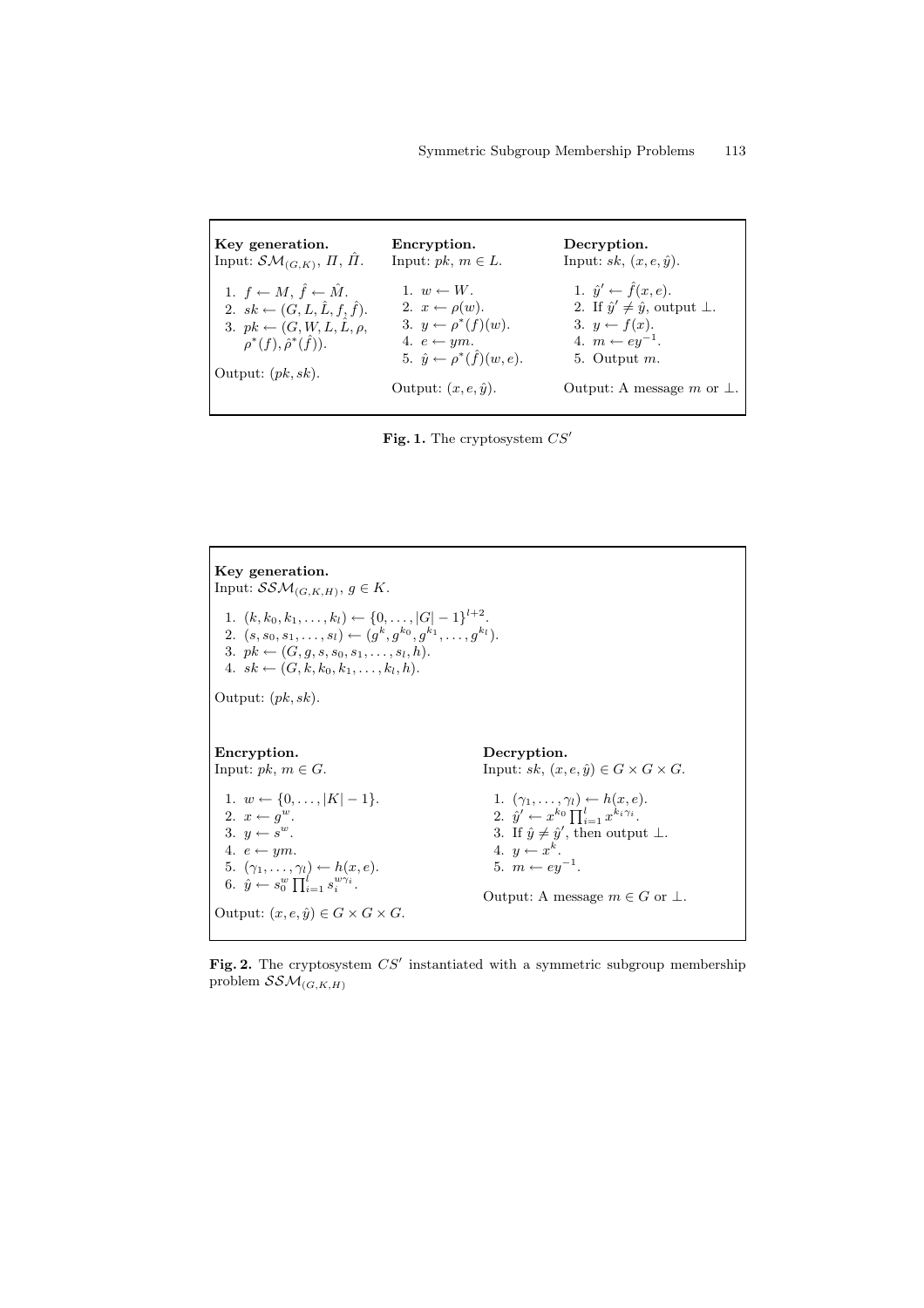The security analysis closely follows the analysis in [3].

Suppose that  $\Pi$  is  $\epsilon$ -smooth, that  $\hat{\Pi}$  is  $\epsilon'$ -universal-2, that the sampling algorithms for  $\Pi$  and  $\hat{\Pi}$  are  $\delta'$ -close to uniform, and that the sampling algorithms for the subgroup membership problems are  $\delta$ -close to uniform.

Suppose  $A = (A_1, A_2)$  is a chosen ciphertext adversary against CS'. We shall use the following experiment to construct a distinguisher  $A'$  for  $(G, K)$ . Again, note that M and  $\hat{M}$  are sampled using the algorithms from the hash proof systems.

# Experiment 4.

Input:  $A = (A_1, A_2), (G, K), \Pi, \hat{\Pi}, x_0 \in G.$ 

1.  $f \leftarrow M, \hat{f} \leftarrow \hat{M}$ . 2.  $sk \leftarrow (G, L, \hat{L}, f, \hat{f}).$ 3.  $pk \leftarrow (G, W, L, \hat{L}, \rho, \rho^*(f), \hat{\rho}^*(\hat{f})).$ 4. Initialise decryption oracle  $\mathcal{D}_{sk}$ . 5.  $(m_0, m_1, s) \leftarrow A_1(pk)$ , giving  $A_1$  access to  $\mathcal{D}_{sk}$ . 6.  $b \leftarrow \{0, 1\}.$ 7.  $y_0 \leftarrow f(x_0), e_0 \leftarrow y_0 m_b, \hat{y}_0 \leftarrow \hat{f}(x_0, e_0).$ 8. Initialise restricted decryption oracle  $\mathcal{D}'_{sk}$ . 9.  $b' \leftarrow A_2(pk, m_0, m_1, s, x_0, e_0, \hat{y}_0)$ , giving  $A_2$  access to  $\mathcal{D}'_{sk}$ . 10. If  $b = b'$ , output 1, otherwise output 0.

Output: 0 or 1.

Note that Steps 1–3 do exactly as the key generation algorithm would do.

Let T' be the event that Experiment 4 outputs 1 when the input  $x_0$  is in K. Since Step 7 produces exactly the same result as the encryption algorithm when the input  $x_0 \in K$ , it is clear that the only difference between Experiment 4 and a real attack is that  $x_0$  has been sampled uniformly from K, and not via the sampling algorithm for  $W$ . Since Experiment 4 outputs 1 when the adversary wins, we have that

$$
\mathrm{Adv}_{A}^{CCA} \le |\mathrm{Pr}[T'] - 1/2| + \delta',\tag{8}
$$

since the sampling algorithm for  $W$  is  $\delta'$ -close to uniform.

Let T be the event that Experiment 4 outputs 1 when the input  $x_0$  is in  $G \setminus K$ . It is clear that from Experiment 4 we can derive an algorithm  $A'$  for distinguishing K from  $G \setminus K$  such that

$$
|\Pr[T'] - \Pr[T]| \leq \text{Adv}_{A'}^{\mathcal{SM}_{(G,K)}} . \tag{9}
$$

To analyse the event  $T$ , we shall make a series of modifications to Experiment 4. We number the modified experiments as  $4', 4''$ , etc. Note that these modifications need not be efficiently implementable.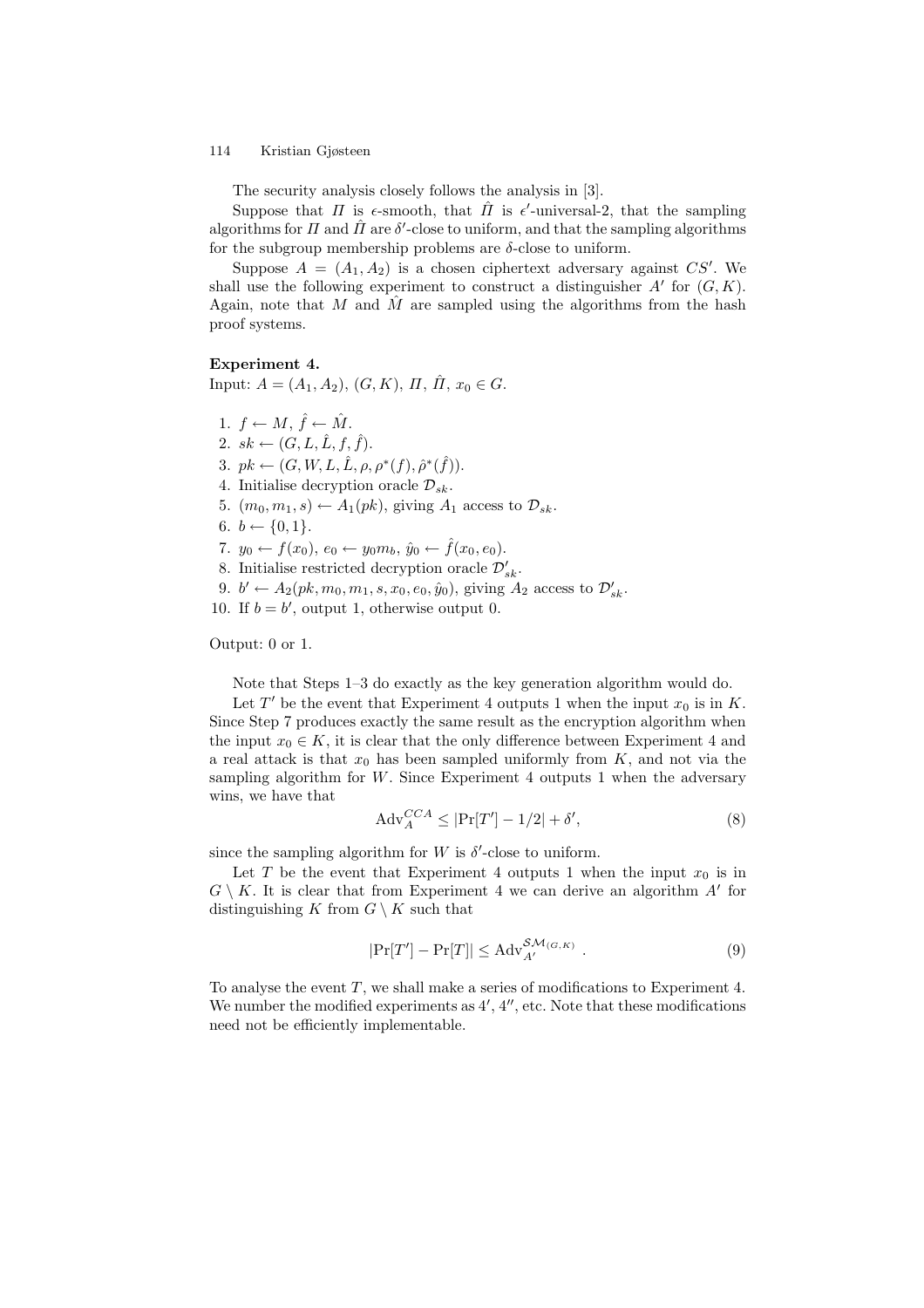First modification We change Step 1 so that f and  $\hat{f}$  are sampled from the uniform distribution, and not using the algorithms provided by the hash proof systems.

Let  $T_1$  be the event that Experiment 4' outputs 1 when the input  $x_0$  is in  $G \setminus K$ . Since the algorithms provided by the hash proof systems were  $\delta'$ -close to uniform, we obviously have that

$$
|\Pr[T] - \Pr[T_1]| \le 2\delta' \ . \tag{10}
$$

Second modification We change the decryption oracles so that they refuse to decrypt a ciphertext  $(x, e, \hat{y})$  if  $x \notin K$ . Let  $T_2$  be the event that Experiment 4'' outputs 1 when the input  $x_0$  is in  $G \setminus K$ .

It is clear that this modification only affects the outcome if the adversary produces a valid ciphertext  $(x', e', \hat{y}')$  with  $x \notin K$ , so  $|\Pr[T_2] - \Pr[T_1]|$  is upperbounded by the probability of this happening.

Since  $\hat{\Pi}$  is  $\epsilon'$ -universal-2, we can show, using the same arguments as in [3], that if  $A_1$  and  $A_2$  make Q decryption queries in total, then

$$
|\Pr[T_2] - \Pr[T_1]| \le Q\epsilon' \tag{11}
$$

Third modification We change Step 7 to be

7. 
$$
y' \leftarrow L'
$$
,  $y_0 \leftarrow f(x_0)$ ,  $e_0 \leftarrow y_0 m_b y'$ ,  $\hat{y}_0 \leftarrow \hat{f}(x_0, e_0)$ .

Let  $T_3$  be the event that Experiment 4''' outputs 1 when the input  $x_0$  is in  $G\backslash K$ .

Since  $A_1$  and  $A_2$  cannot query the decryption oracle with ciphertexts  $(x, e, \hat{y})$ where  $x \notin K$ , their only information about f is  $\rho^*(f)$ . Since  $\Pi$  is  $\epsilon$ -smooth, we get that

$$
|\Pr[T_3] - \Pr[T_2]| \le \epsilon \tag{12}
$$

Fourth modification We change Step 7 to be

7. 
$$
y' \leftarrow L \setminus L'
$$
,  $y_0 \leftarrow f(x_0)$ ,  $e_0 \leftarrow y_0 m_b y'$ ,  $\hat{y}_0 \leftarrow \hat{f}(x_0, e_0)$ .

Let  $T_4$  be the event that Experiment 4'''' outputs 1 when the input  $x_0$  is in  $G\backslash K$ .

It is quite clear that if  $y'$  had been sampled uniformly from  $L$ , then there would be no information about  $m_b$  present in the ciphertext, and the probability that Experiment 4"" output 1 when the input  $x_0$  was in  $G \setminus K$  would be  $1/2$ . Since Experiment 4"" samples from  $L \setminus L'$ , we get that

$$
|\Pr[T_4] - 1/2| \le \frac{2|L'|}{|L|} \,. \tag{13}
$$

We need to bound  $|\Pr[T_4] - \Pr[T_3]$ . To do this, we introduce another experiment.

#### Experiment 5.

Input:  $A = (A_1, A_2), (G, K), \Pi, \hat{\Pi}, y' \in L.$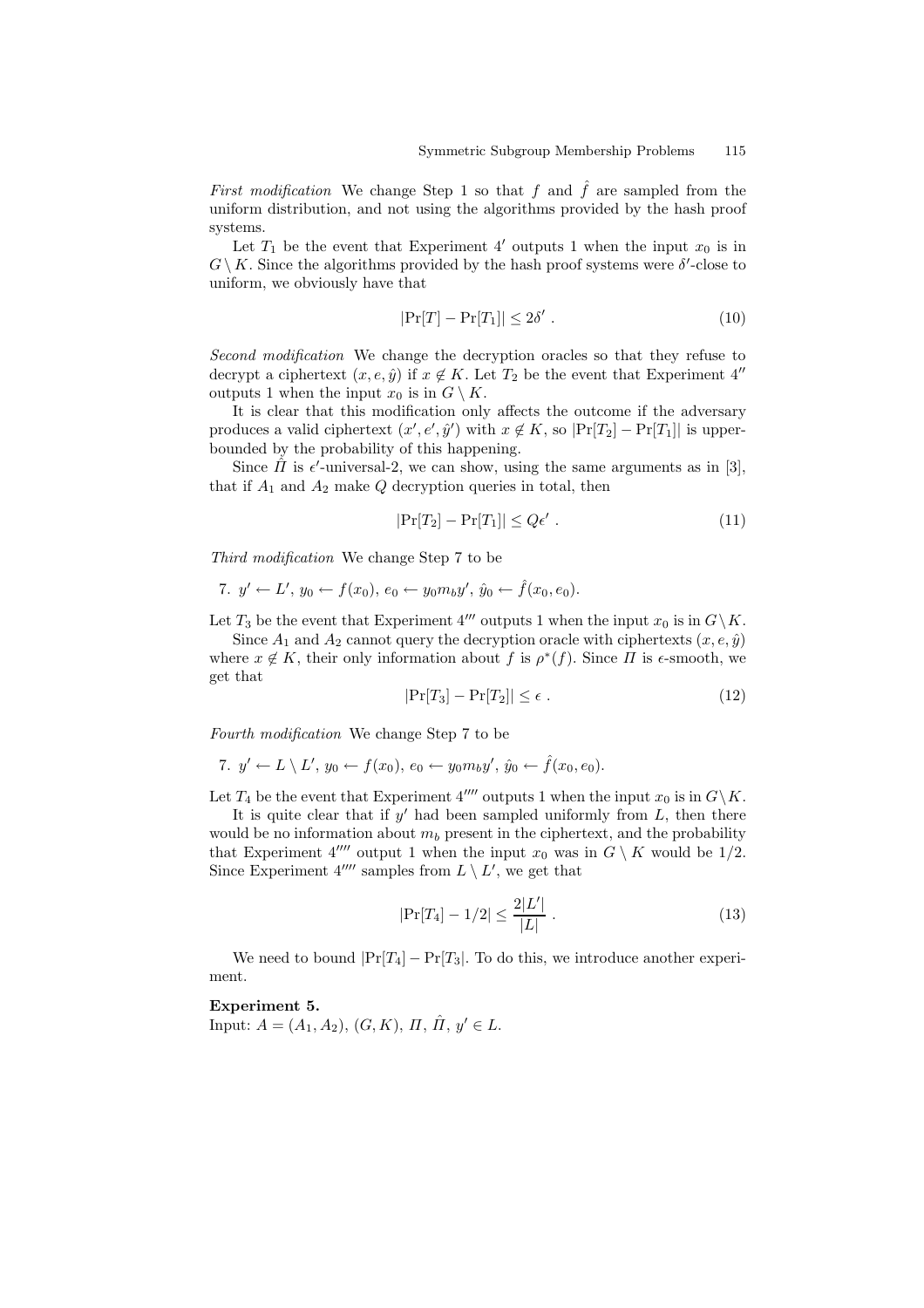Steps 1–6 are as in Experiment 4.

7.  $x_0 \leftarrow G \setminus K$ ,  $y_0 \leftarrow f(x_0)$ ,  $e_0 \leftarrow y_0 m_b y'$ ,  $\hat{y}_0 \leftarrow \hat{f}(x_0, e_0)$ . Steps 8–10 are as in Experiment 4.

Output: 0 or 1.

It is quite clear that we can repeat the two first modifications to Experiment 4 on Experiment 5, and the analysis remains the same. Let  $R'$  be the event that Experiment 5" outputs 1 when the input y' is in  $L'$ , and let R be the event that Experiment 5'' outputs 1 when the input y' is in  $L \setminus L'$ .

If the input  $y'$  to Experiment 5" is in  $L'$ , then it behaves exactly as Experiment 4'''. Hence,  $Pr[R'] = Pr[T_3]$ .

If the input y' to Experiment 5" is in  $L \setminus L'$ , then it behaves exactly as Experiment 4"". Hence,  $Pr[R] = Pr[T_4]$ .

It is clear that we from Experiment 5 can derive an algorithm  $A''$  to distinguish L' from  $L \setminus L'$ , by sampling  $x_0$  not uniformly from  $G \setminus K$ , but via the subgroup membership problem's algorithms, and that

$$
|\Pr[T_4] - \Pr[T_3]| = |\Pr[R] - \Pr[R']| \leq \text{Adv}_{A''}^{\mathcal{SM}_{(L,L')}} + 2\delta' + \delta + Q\epsilon'
$$
 (14)

Summing up Combining  $(8)$ – $(14)$ , we have proved the following theorem.

**Theorem 2.** Let  $CS'$  be the cryptosystem described above, based on a subgroup membership problem  $\mathcal{SM}_{(G,K)}$  and hash proof systems  $\Pi$  and  $\Pi$ . Let L be the group associated to G by  $\Pi$ , and let L' be the subgroup of L. Suppose that  $\Pi$ is  $\epsilon$ -smooth, that  $\hat{\Pi}$  is  $\epsilon'$ -universal-2, that the sampling algorithms for  $\Pi$  and  $\hat{\Pi}$  are  $\delta'$ -close to uniform, and that the sampling algorithms for the subgroup membership problem are  $\delta$ -close to uniform. Then for any chosen ciphertext adversary  $A$  against  $CS'$ , we have that

$$
\text{Adv}_{A}^{CCA} \leq \text{Adv}_{A'}^{\mathcal{SM}_{(G,K)}} + \text{Adv}_{A''}^{\mathcal{SM}_{(L,L')}} + 5\delta' + \delta + 2Q\epsilon' + \epsilon + \frac{2|L'|}{|L|},
$$

where  $A'$  and  $A''$  are algorithms that invoke each stage of  $A$  once, and  $Q$  is the number of decryption queries made by A

It is clear that when instantiated with the hash proof systems described in Sect. 4.1, then if the extended hash proof system is removed, the cryptosystem  $CS'$  reduces to Diffie-Hellman in  $K$ , and the above proof is easily modified to show that it is secure, as was claimed in Sect. 2.

Finally, we briefly discuss the performance of the scheme when instantiated with the hash proof systems described in Sect. 4.1 (using a hash function instead of a 1-1 function) and the symmetric subgroup membership problems discussed in Sect. 2.

Two things should be noted. For encryption, three exponentiations in  $CS'$ are in  $K$ , while the fourth exponent has bit length equal to the length of the hash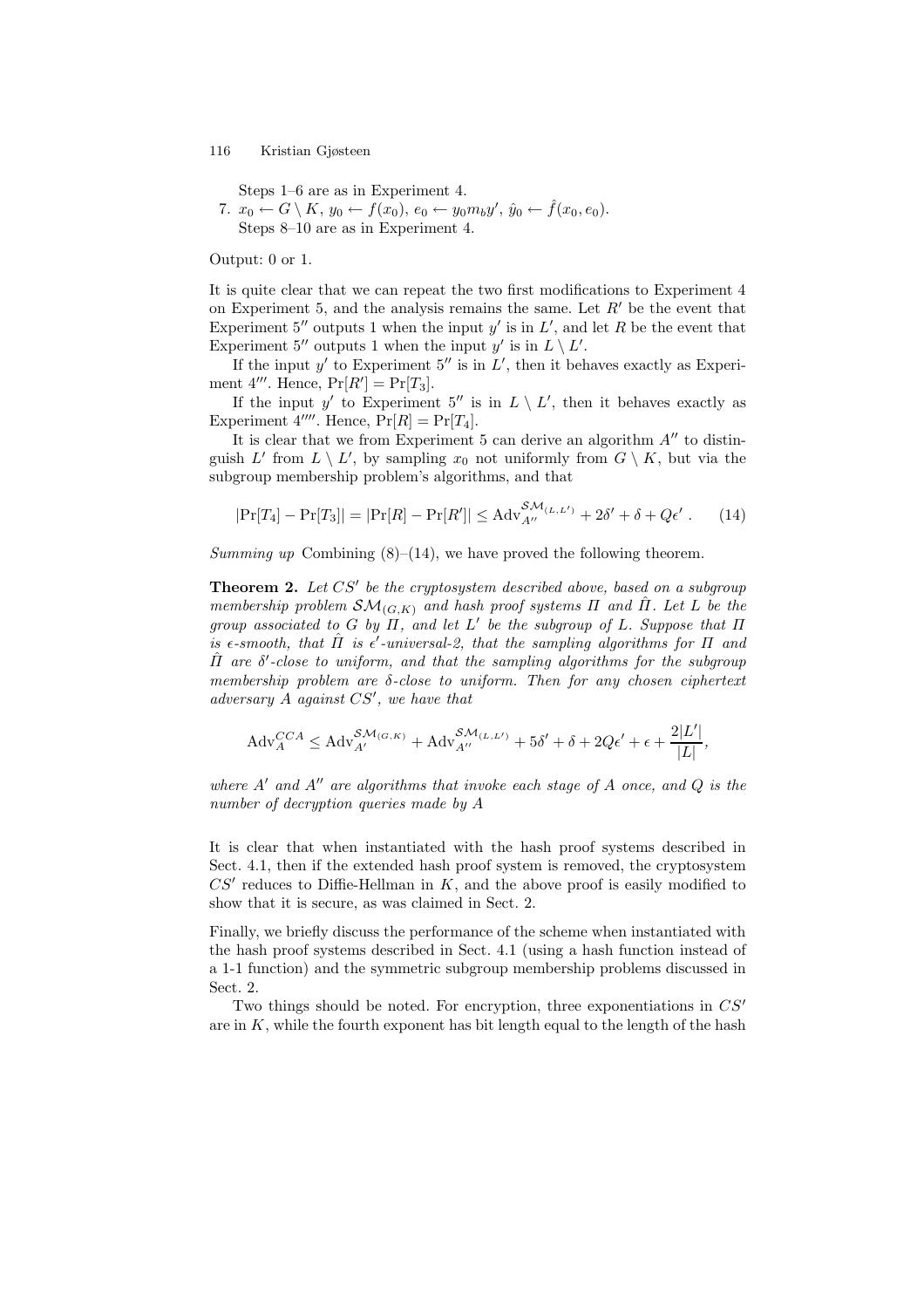value used. Second, when  $\mathbb{Z}_n^*$  is used, K can be made very small compared to G. It is not unreasonable that for a t bit security level,  $\log_2|K| \approx 4t$  is sufficient.

The length of the hash should be 2t. This means that the work required for an exponentiation corresponds roughly to one exponentiation with exponent bit length 14t. For 80 bit security level this is 1120, and 1792 for 128 bit security level. This compares well with the corresponding modulus lengths 1024 and 3096.

For decryption, slightly more than two exponentiations in  $G$  are required (exactly two if  $GF(2n + 1)^*$  is used and  $|G| = n$  is known). If the order of K is known to the private key holder, then roughly three exponentiations in  $K$ are required, but since they are all to the same base, the actual cost is smaller, say roughly equivalent to two exponentiations. For  $\mathbb{Z}_n^*$ , this corresponds to one exponentiation in  $G$  with exponent bit length  $8t$ .

Of course, if  $\mathbb{Z}_n^*$  is used and the factorisation of  $n$  is known to the private key holder, Chinese remainder tricks are also available.

Compared to the instantiations of the Cramer-Shoup construction given in [3], our two instantiations are significantly faster, except for the elliptic curve variants of Cramer-Shoup. Asymptotically, they are faster than our variants, but at 80 bit security level, our variants would seem to have an advantage, at least for encryption.

# 5 Hybrid encryption

When a key encapsulation method is all that is required, the Cramer-Shoup key encapsulation method [4] using a subgroup of a finite field will be faster than our two constructions in the previous section. However, recent advances in [7] and [6] show that it is possible to construct secure hybrid encryption schemes from key encapsulation methods that are by themselves not secure.

The basic idea is that an  $\epsilon$ -universal-2 hash proof system by itself will do, when its output is split into two bit strings, where one is used as a key for a symmetric cryptosystem, and the other is used as a key to a message authentication code.

We sketch a variant of this construction based on the symmetric subgroup membership problem in  $\mathbb{Z}_n^*$ . We do not believe that it will be faster than other instantiations, but we believe it is possible to construct a very fast cryptosystem based only on the hardness of the subgroup membership problem, which is in itself interesting.

The basic scheme requires five parts, a subgroup membership problem, a key derivation function, a MAC, a symmetric encryption scheme, and a hash function. Note that there are information theoretically secure MACs and symmetric encryption schemes.

The subgroup membership problem is based on  $\mathbb{Z}_n^*$ , where  $n = (2ab+1)(2cd+$ 1) as described in Sect. 2. To simplify things,  $G$  shall be the subgroup of quadratic residues. (It may be possible to use the subgroup with Jacobi symbol 1 instead.) We are given a generator  $g$  for  $K$ , of order  $ac$ .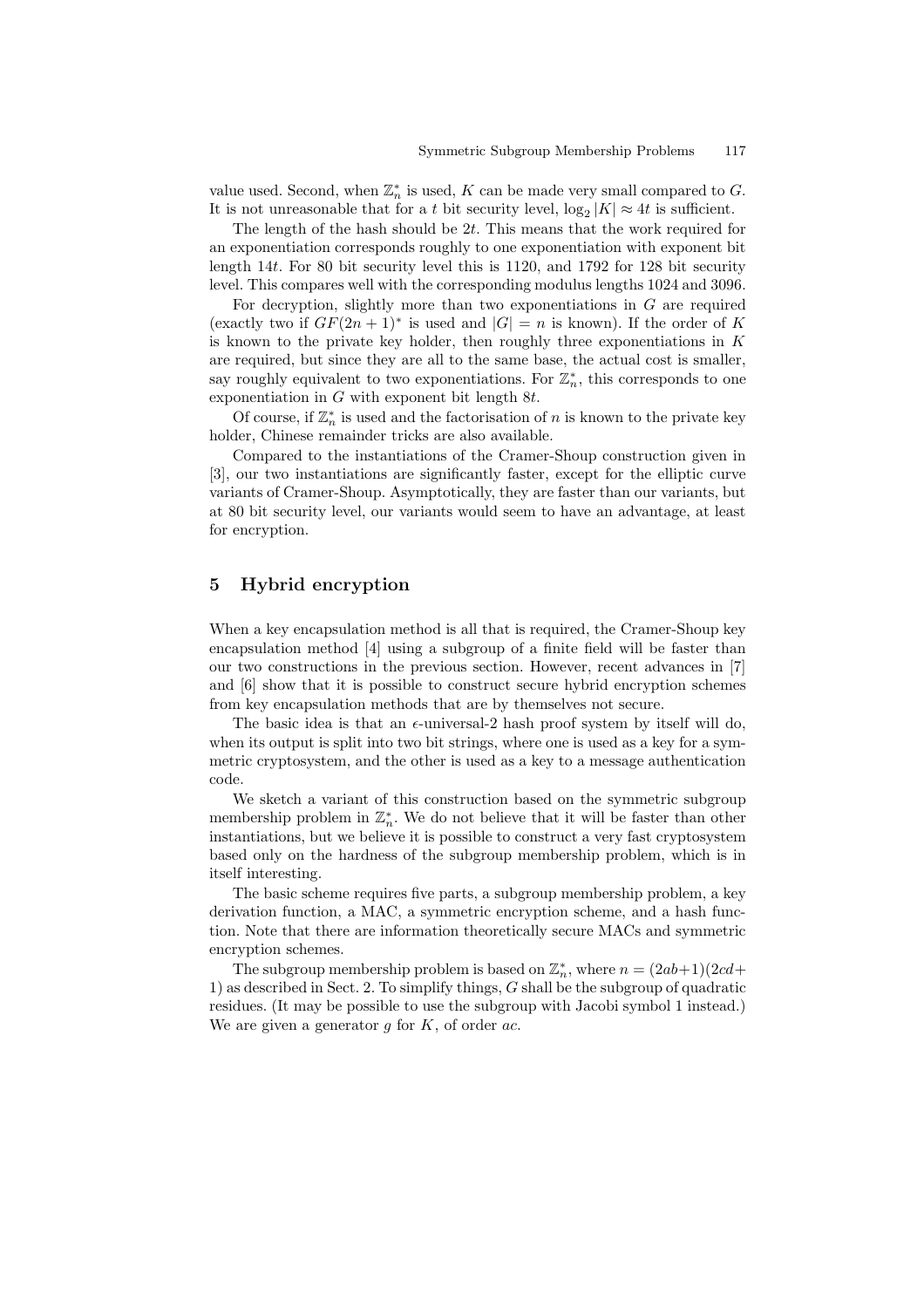The key derivation function  $\kappa: G \to \{0,1\}^{l_1} \times \{0,1\}^{l_2}$  should return bit strings indistinguishable from random when applied to group elements sampled uniformly at random from certain subsets of  $G$ . Universal hashing techniques should provide an information-theoretically secure key derivation function.

The interesting point, however, is the hash function. What we need is a hash function  $h: G \to \text{Hom}(G, G)$  that is target collision resistant, where we count as a collision two homomorphisms that happen to be the same on any subgroup of G (this is why we restrict to the quadratic residues, and why  $GF(2n + 1)$ <sup>\*</sup> cannot be used).

Note that  $\text{Hom}(G, G) \simeq \mathbb{Z}_{\phi(n)/2}$ . The hash function is simply  $h(x) = x$ , since  $x \in G$  can be represented by an integer in the set  $\{1, \ldots, n-1\}$  (we will consider the group elements to be integers when convenient). We claim that the advantage of any collision finder against this hash function is less than  $\text{Adv}^{\mathcal{SSM}_{(G,K,H)}}$ .

So suppose we have some algorithm that on input of  $G$  and  $g$  outputs distinct  $x_1, x_2$  such that  $h(x_1)$  and  $h(x_2)$  collide on some subgroup of G. We consider all possibilities in turn.

If they collide on G itself, this means that  $x_1 \equiv x_2 \pmod{abcd}$ , or that abcd divides  $x_1 - x_2$ . Let z be any element with Jacobi symbol -1. Then  $z^{x_1-x_2}$  must be congruent to 1 modulo  $p$  and  $-1$  modulo  $q$ , or vice versa. In other words,  $z^{x_1-x_2}$  gives a factorisation of n.

If they collide on K or H, but not both, then ac or bd divides  $x_1-x_2$ , but not both. This may not lead to a factorisation of  $n$ , but it is clear that any multiple of  $ac = |K|$  or  $bd = |H|$  can be used to distinguish K or H.

If they collide modulo  $a$ , but not modulo  $c$ , or vice versa, we use the subgroup membership problems sampling algorithm to get an element  $z \in K$ . Unless we by chance have already got a factorisation of  $n, z^{x_1-x_2}$  will give us one. Likewise, for b and d.

This proves the claim. (Note that we prove collision resistance, which is stronger than target collision resistance.)

The key generation algorithm takes as input G and g. It samples  $k_0$ ,  $k_1$ uniformly at random from  $\{1, \ldots, \lfloor n/4 \rfloor\}$ . The public key is  $(G, g, s_0, s_1)$  =  $(g^{k_0}, g^{k_1})$ , the private key is  $(G, k_0, k_1)$ .

The encryption algorithm takes the public key as input, as well as a message encoded as a bit string. It samples w uniformly at random from  $\{1, \ldots, N\}$ (where N is sufficiently much larger than |K|). It computes  $x = g^w$ ,  $x' =$  $s_0^{2w} s_1^{2wh(x)}$ . Then it applies the key derivation function to x' to get encryption and MAC keys. It uses the encryption key to encrypt the message into ciphertext e and the MAC key to compute a tag t for e. The ciphertext is  $(x, e, t)$ .

The decryption algorithm computes  $x^{2(k_0+h(x)k_1)}$  and applies the key derivation function to the result. It checks the tag  $t$  with the derived MAC key, and if it is correct, decrypts the ciphertext e with the encryption key and outputs the result.

The security analysis for this scheme should be essentially the same as in [6], which is very similar to the proof in Sect. 4. Note that the extra squaring makes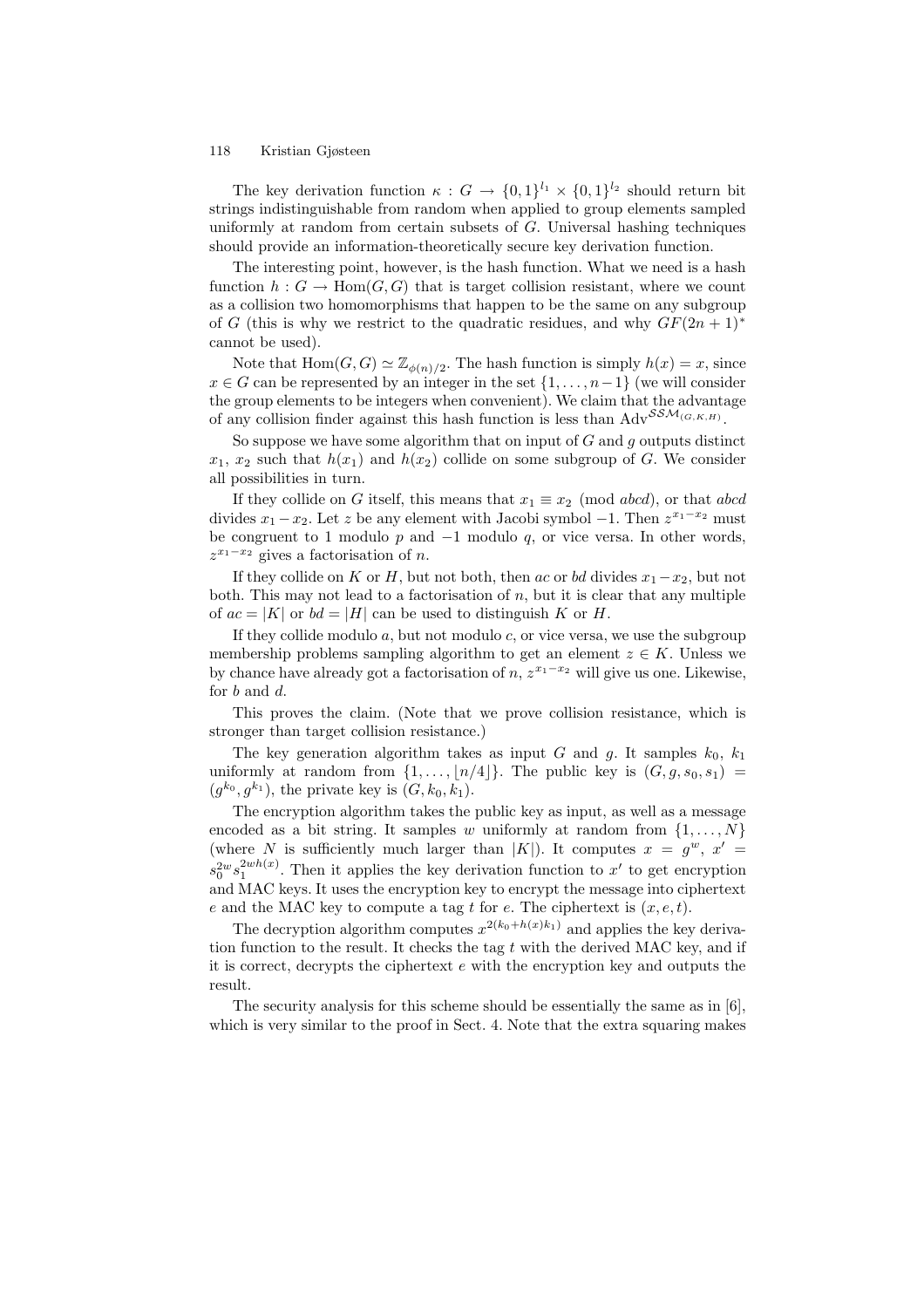| Key generation.                                | Encryption.                                    | Decryption.                                    |
|------------------------------------------------|------------------------------------------------|------------------------------------------------|
| Input: $G \subseteq \mathbb{Z}_n^*, q \in G$ . | Input: $pk, m \in G$ .                         | Input: $sk, (x, e, t)$ .                       |
| 1. $(k_0, k_1) \leftarrow$                     | 1. $w \leftarrow \{0, \ldots,  K  - 1\}.$      | 1. $x' \leftarrow x^{2(k_0+h(x)k_1)}$ .        |
| $\{0,\ldots, n/4 \}^2$ .                       | 2. $x \leftarrow q^w$ .                        | 2. $(\kappa_1, \kappa_2) \leftarrow kdf(x')$ . |
| 2. $(s_0, s_1) \leftarrow (g^{k_0}, g^{k_1}).$ | 3. $x' \leftarrow s_0^{2w} s_1^{2wh(x)}$ .     | 3. $t' \leftarrow \mathcal{T}(\kappa_2, e)$ .  |
| 3. Select $kdf$ .                              | 4. $(\kappa_1, \kappa_2) \leftarrow kdf(x')$ . | 4. If $t \neq t'$ , output $\perp$ .           |
| 4. $pk \leftarrow (G, q, s_0, s_1, kdf)$ .     | 5. $e \leftarrow \mathcal{E}(\kappa_1, m)$ .   | 5. $m \leftarrow \mathcal{D}(\kappa_1, e)$ .   |
| 5. $sk \leftarrow (G, k_0, k_1, kdf)$ .        | 6. $t \leftarrow \mathcal{T}(\kappa_2, e)$ .   | 6. Output $m$ .                                |
| Output: $(pk, sk)$ .                           | Output: $(x, e, t)$ .                          | Output: A message m or $\perp$ .               |

Fig. 3. The hybrid cryptosystem using a symmetric cryptosystem  $(\mathcal{E}, \mathcal{D})$  and MAC algorithm T

the cryptosystem benignly malleable, in the sense that  $(x, e, t)$  and  $(-x, e, t)$ both decrypt to the same message. This is not a security problem.

Compared to the scheme described in Sect. 4, the encryption cost measured in total exponent length is  $8t + \log_2 n$ . For 80 bit security level, this is roughly 1664, and 4120 for 128 bit security level. The decryption cost is roughly 480 and 768, respectively. The advantage is that we only depend on the subgroup membership problem.

# 6 Concluding remarks

We have defined and discussed symmetric subgroup membership problems. The main result of the theoretic discussion is a relation between the Decision Diffie-Hellman problem and the symmetric subgroup membership problem.

Then we have designed and analysed a chosen ciphertext secure public key cryptosystem based on a symmetric subgroup membership problem, by extending the framework of Cramer and Shoup. The resulting scheme is quite efficient compared to other instances of the Cramer-Shoup framework, although it requires a new hardness assumption.

Finally, we have sketched how to design a hybrid cryptosystem with chosen ciphertext security based only on a symmetric subgroup membership problem. In the immediate aftermath of CRYPTO'04, not relying on a target collision resistant hash function seems to be a conservative move. The full security proof for this cryptosystem will appear at a later time.

### References

1. D. Boneh. The Decision Diffie-Hellman problem. In Proceedings of the Third Algorithmic Number Theory Symposium, volume 1423 of LNCS, pages 48–63. Springer-Verlag, 1998.